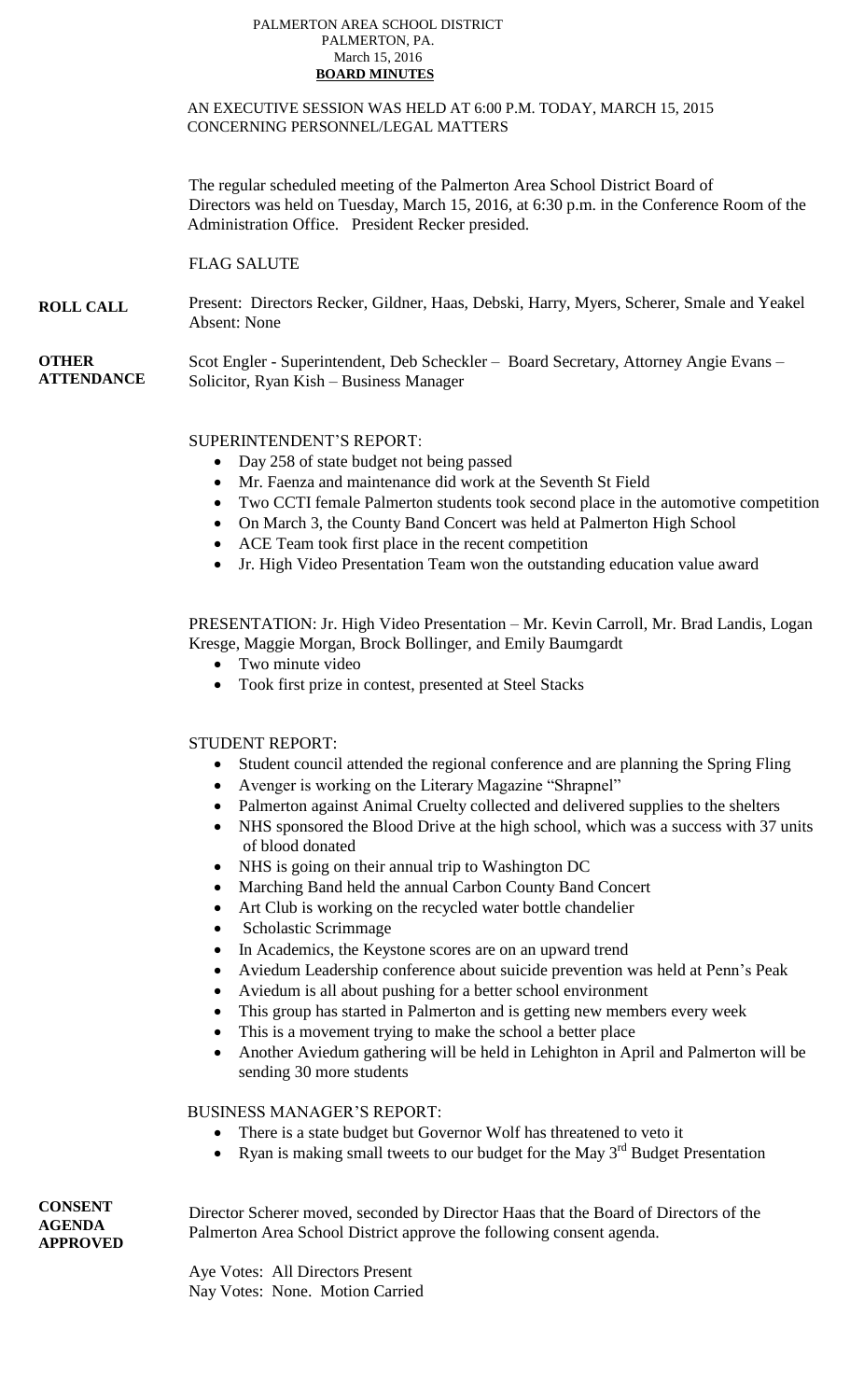# March 15, 2016 **Consent Agenda**

| <b>MINUTES</b>                                           | Approve the minutes from the February 16, 2016 meeting.<br>(attachments on file)                                                                                                                                                                                                                                                                                                                                                   |
|----------------------------------------------------------|------------------------------------------------------------------------------------------------------------------------------------------------------------------------------------------------------------------------------------------------------------------------------------------------------------------------------------------------------------------------------------------------------------------------------------|
| <b>FINANCIAL</b><br><b>REPORTS</b>                       | Approve the financial reports listed below:<br>TREASURER'S REPORTS (attachment on file)<br>$\bullet$<br><b>ACCOUNTS PAYABLE</b> (attachment on file)<br>$\bullet$<br><b>BUDGET TRANSFERS</b> (attachment on file)<br>$\bullet$<br><b>GRANTS</b> (attachment on file)<br>$\bullet$                                                                                                                                                  |
| <b>RESOLUTIONS</b>                                       | Approval of revised signature pages to the two Resolutions adopted by the School District on<br>February 16, a signature page to the Lease, and an Incumbency Certificate in connection with<br>the CCTI refunding project.                                                                                                                                                                                                        |
|                                                          | Approval of resolution authorizing the Business Manager to be the Liaison between<br>Palmerton Area School District and Berkheimer Tax Administrators.                                                                                                                                                                                                                                                                             |
| <b>EXTRA</b><br><b>CURRICULAR</b><br><b>POSITIONS</b>    | Approve the following extracurricular positions for the 2015-2016 school year:<br><b>Assistant Softball Coach</b><br>Nikki Boccia<br>\$2,603<br><b>Volunteer Softball Coach</b><br>Rodney Strohl<br><b>Volunteer Track Coach</b><br>Lorna Lewis<br>$\bullet$<br><b>Volunteer Track Coach</b><br><b>Russell Derrick</b><br>٠<br><b>Volunteer Baseball Coach</b><br><b>Joey Trimmel</b><br>$\bullet$                                 |
|                                                          | Approve the following extracurricular positions for the 2016-2017 school year:<br>Junior High Field Hockey Coach Pending Contract Negs<br>Kim Seiler<br>$\bullet$<br>Volunteer Field Hockey Coach<br>Devon Smith<br>٠<br>Volunteer Field Hockey Coach<br>Pat Frank<br><b>Volunteer Cross Country Coach</b><br>Dr. Michael Martinez<br>$\bullet$<br>Girls' Soccer Head Coach<br><b>Pending Contract Negs</b><br>Craig Wrigglesworth |
| <b>SUBSTITUTES</b>                                       | Approve the following substitutes, effective March 16, 2016:<br><b>Substitute Teacher</b><br><b>Karen Thomas</b><br>Substitute Secretary & Substitute IA<br>Jessica Cohen<br><b>Substitute Teacher</b><br>Jessica Ferdinand<br><b>Substitute Teacher</b><br>Daniel Costenbader                                                                                                                                                     |
| <b>TUITION RE-</b><br><b>IMBURSEMENT</b>                 | Approve the attached tuition reimbursement.                                                                                                                                                                                                                                                                                                                                                                                        |
| <b>FIELD TRIP</b>                                        | Approve the change of the date to May $9th$ , 2016 for the Environmental Club New Jersey<br>Aquarium trip.                                                                                                                                                                                                                                                                                                                         |
| <b>PROGRAM OF</b><br><b>STUDIES</b>                      | Approve the Palmerton Area Senior High School's Program of Studies for the 2016-2017<br>school year.                                                                                                                                                                                                                                                                                                                               |
| <b>DONATION</b>                                          | Accept the donation of the book "The Gruffalo" to the Parkside Library from Mrs. Teri<br>Delich.                                                                                                                                                                                                                                                                                                                                   |
| <b>BUS</b><br><b>TRANSPORTATION</b><br><b>AGREEMENTS</b> | Approve the bus transportation agreement with Perkiomen Tours $&$ Travel for the JH<br>National Honor Society Activity Club field trip to Baltimore, MD on April 28, 2016.                                                                                                                                                                                                                                                         |
|                                                          | Approve the bus transportation agreement with Easton Coach Company for the HS National<br>Honor Society Activity Club and Gifted Program field trip to Washington, D.C. on<br>May 12, 2016.                                                                                                                                                                                                                                        |
| <b>DONATION</b>                                          | Accept the donation of \$100.00 from the Towamensing P.T.O., Inc. to the PHS National<br>Honor Society Activity Club for babysitting services for meetings.                                                                                                                                                                                                                                                                        |